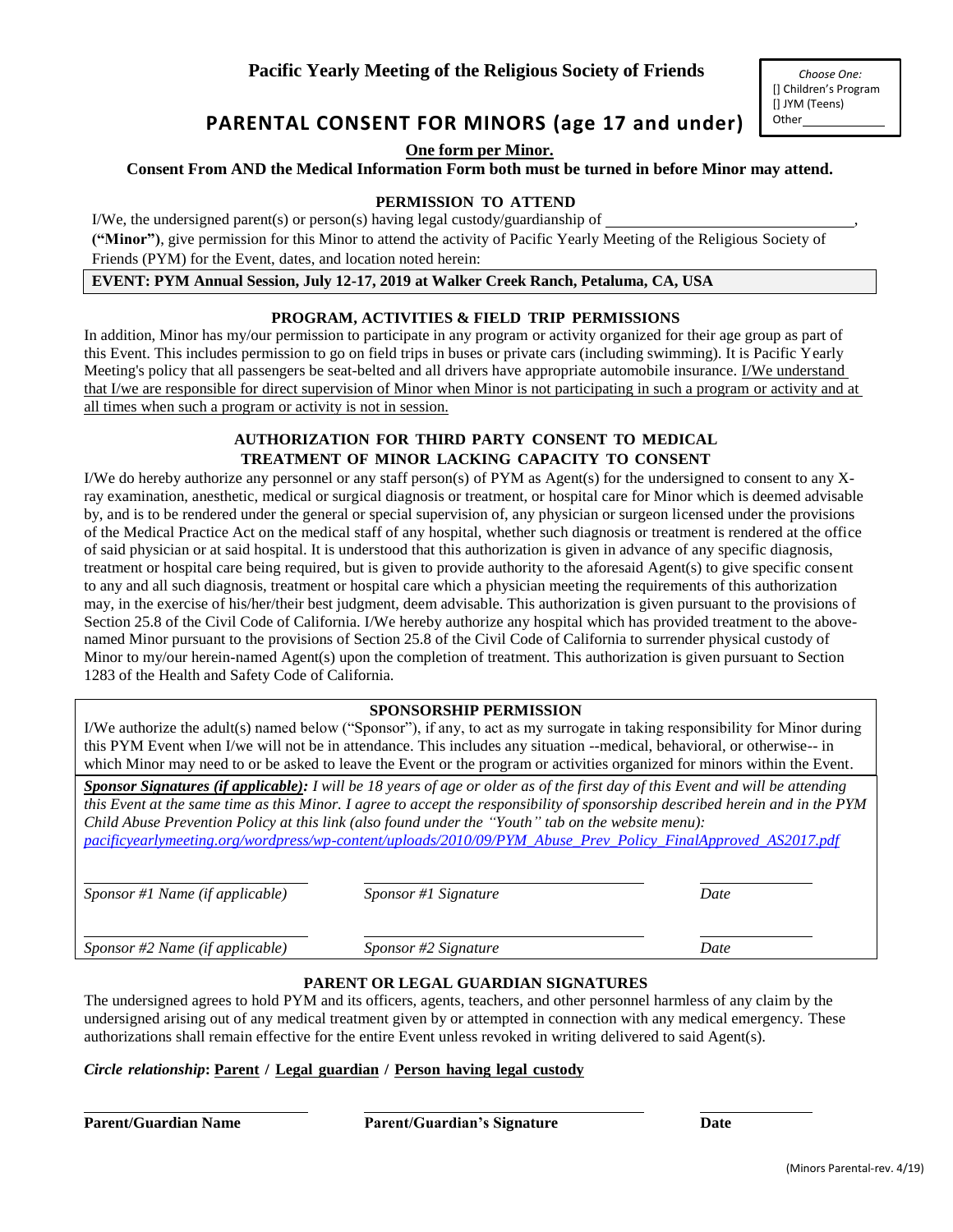# **Pacific Yearly Meeting of the Religious Society of Friends**

# **MINOR'S MEDICAL HISTORY & INFORMATION**

Please fill out this form in ink, one form per Minor. **Add pages if needed.**  This AND the permission form are both needed for Minor to participate.

## *EVENT: PYM Annual Session 2019*

|                                                                            | Birth Date (MM/DD/YY): $\_\_\_\_\_\_\_\_\_$                                                                                                                                                                                                                                                                                                                            |
|----------------------------------------------------------------------------|------------------------------------------------------------------------------------------------------------------------------------------------------------------------------------------------------------------------------------------------------------------------------------------------------------------------------------------------------------------------|
| Nickname (if applicable): Nickname (if applicable):                        | Pronouns (e.g., they, she, he):                                                                                                                                                                                                                                                                                                                                        |
|                                                                            |                                                                                                                                                                                                                                                                                                                                                                        |
|                                                                            |                                                                                                                                                                                                                                                                                                                                                                        |
|                                                                            |                                                                                                                                                                                                                                                                                                                                                                        |
| Does program staff need to oversee taking of medication?                   |                                                                                                                                                                                                                                                                                                                                                                        |
|                                                                            | Is Minor currently under treatment for depression, anxiety, mental health, or physical conditions? If so, please<br>include any specific tips or requests on how we can help support them during the event:                                                                                                                                                            |
|                                                                            |                                                                                                                                                                                                                                                                                                                                                                        |
|                                                                            |                                                                                                                                                                                                                                                                                                                                                                        |
|                                                                            |                                                                                                                                                                                                                                                                                                                                                                        |
| Other information or condition:                                            |                                                                                                                                                                                                                                                                                                                                                                        |
|                                                                            |                                                                                                                                                                                                                                                                                                                                                                        |
| <b>MEDICAL HISTORY/CONCERNS:</b>                                           |                                                                                                                                                                                                                                                                                                                                                                        |
|                                                                            |                                                                                                                                                                                                                                                                                                                                                                        |
| Allergies                                                                  |                                                                                                                                                                                                                                                                                                                                                                        |
|                                                                            |                                                                                                                                                                                                                                                                                                                                                                        |
|                                                                            | Dr.'s Phone                                                                                                                                                                                                                                                                                                                                                            |
| Medical Insurance Company<br><u>Example 2001</u>                           | Policy holder's name                                                                                                                                                                                                                                                                                                                                                   |
|                                                                            |                                                                                                                                                                                                                                                                                                                                                                        |
| If an HMO, please give name and telephone #                                |                                                                                                                                                                                                                                                                                                                                                                        |
| ** Please have Minor bring a photocopy of health insurance card with them. |                                                                                                                                                                                                                                                                                                                                                                        |
| <b>PARENT/GUARDIAN &amp; SPONSOR CONTACTS:</b>                             |                                                                                                                                                                                                                                                                                                                                                                        |
| Parent 1/Guardian<br><u>Example 2014</u>                                   |                                                                                                                                                                                                                                                                                                                                                                        |
| Parent 2/Guardian                                                          | Phone $\&$ type $\qquad \qquad$ $\qquad \qquad$ $\qquad \qquad$ $\qquad \qquad$ $\qquad \qquad$ $\qquad \qquad$ $\qquad \qquad$ $\qquad \qquad$ $\qquad \qquad$ $\qquad \qquad$ $\qquad \qquad$ $\qquad \qquad$ $\qquad \qquad$ $\qquad$ $\qquad$ $\qquad$ $\qquad$ $\qquad$ $\qquad$ $\qquad$ $\qquad$ $\qquad$ $\qquad$ $\qquad$ $\qquad$ $\qquad$ $\qquad$ $\qquad$ |
| Sponsor 1                                                                  | Phone & type                                                                                                                                                                                                                                                                                                                                                           |
| Sponsor 2                                                                  |                                                                                                                                                                                                                                                                                                                                                                        |
|                                                                            |                                                                                                                                                                                                                                                                                                                                                                        |
| <b>EMERGENCY CONTACT In case you cannot be reached in an emergency:</b>    |                                                                                                                                                                                                                                                                                                                                                                        |
|                                                                            |                                                                                                                                                                                                                                                                                                                                                                        |
| <b>SIGNATURE: Completed by:</b>                                            |                                                                                                                                                                                                                                                                                                                                                                        |
|                                                                            |                                                                                                                                                                                                                                                                                                                                                                        |

*Choose One:* [] Children's Program [] JYM (Teens) Other